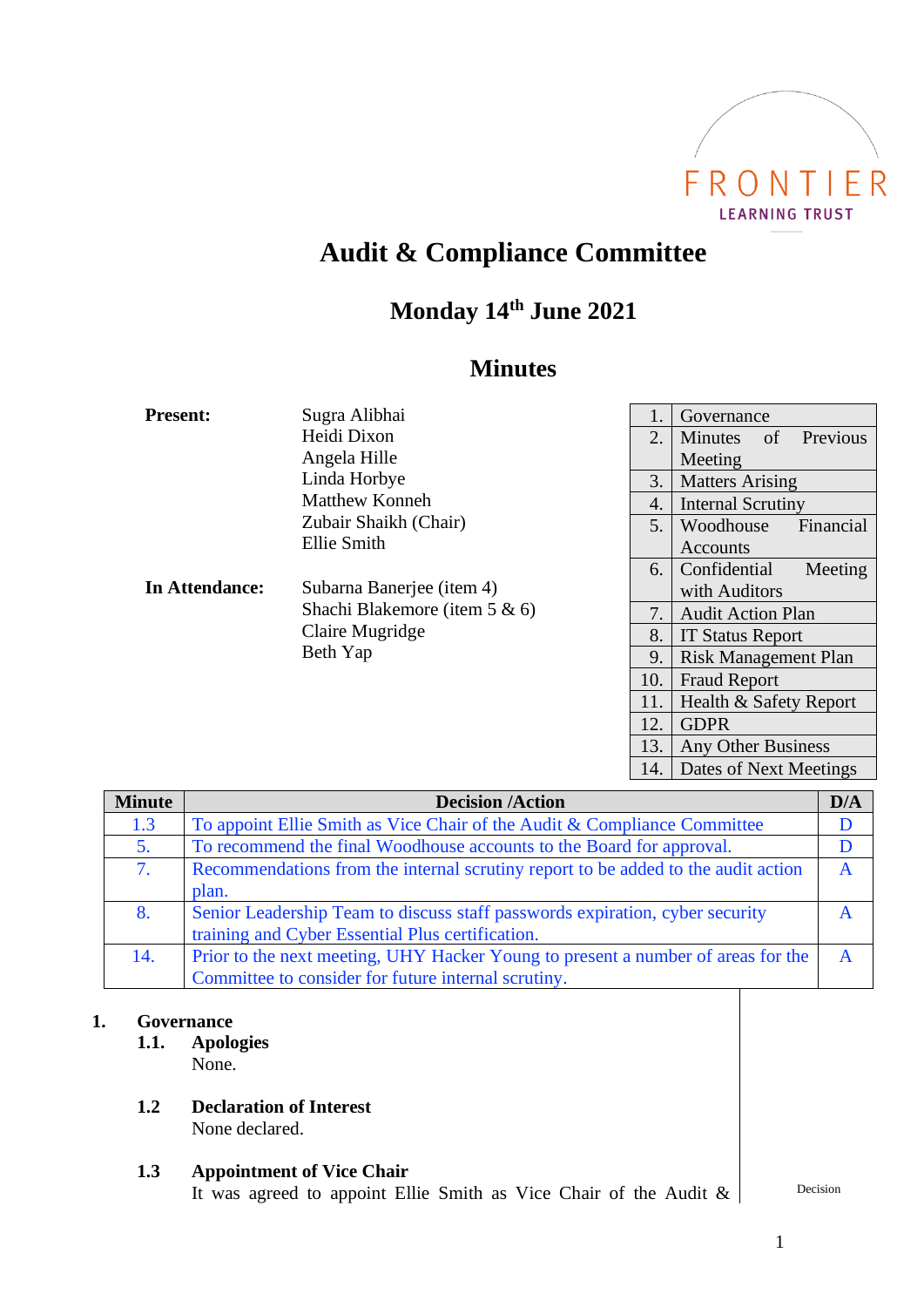Compliance Committee.

## **2. Minutes**

The minutes of the meeting of  $1<sup>st</sup>$  March 2021 were approved as a true and accurate record of the events that took place. It was agreed that item 2 should be removed prior to the minutes being uploaded to the Trust's website.

# **3. Matters Arising.**

- **1.4** The Clerk confirmed that the Committee's Terms of Reference have been amended to include an annual review of the Trust's finance policy. In addition to this, the composition of the Board document has been circulated and will be included in the papers for each meeting.
- **2.** Claire Mugridge confirmed that the recent internal audit included a review of the risk register, governance arrangements and finance policy.
- **5.** At its last meeting, the **Committee challenged** how the ICLMS Steering Group was monitoring and mitigating potential risks. As a result of this discussion, the Steering Group has drafted a risk register which was presented to the Committee for information.

### **4. Internal Scrutiny Report**

Subarna Banashee presented the internal scrutiny report on behalf of UHY Hacker Young, reminding the Committee that this was a thorough audit with a large amount of testing and the Trust was compliant in the majority of areas.

Subarna went on to inform the Committee that there were four recommendations as a result of the audit, all of which were low risk.

The Committee noted that, as the Remuneration Committee has not met since the Trust's inception, the rationale behind the decision-making process for the remuneration of senior post holders was not available for review. However, the Remuneration Committee is due to meet in November.

Subarna explained that, in reviewing the Trust's financial handbook, it was noted that the 'contentious payment policy' was missing. Claire Mugridge informed the Committee that this will either be implemented as a separate policy or incorporated in the finance policy when it is reviewed in January 2022.

The Committee noted that a VAT claim has now been submitted for the period 1 January 2021 to 30 April 2021 and monthly claims will be submitted once this first claim has been approved. No VAT returns had been submitted for the period ending 31st March 2021 due to some issues with the accounting system. Claire informed the Committee that these have now been resolved and the Trust should be able to submit claims as planned.

The final recommendation was that the Trust set up automatic email signatures that include the Trust name, registered office and company number. Claire explained that the Trust would be implementing this from September.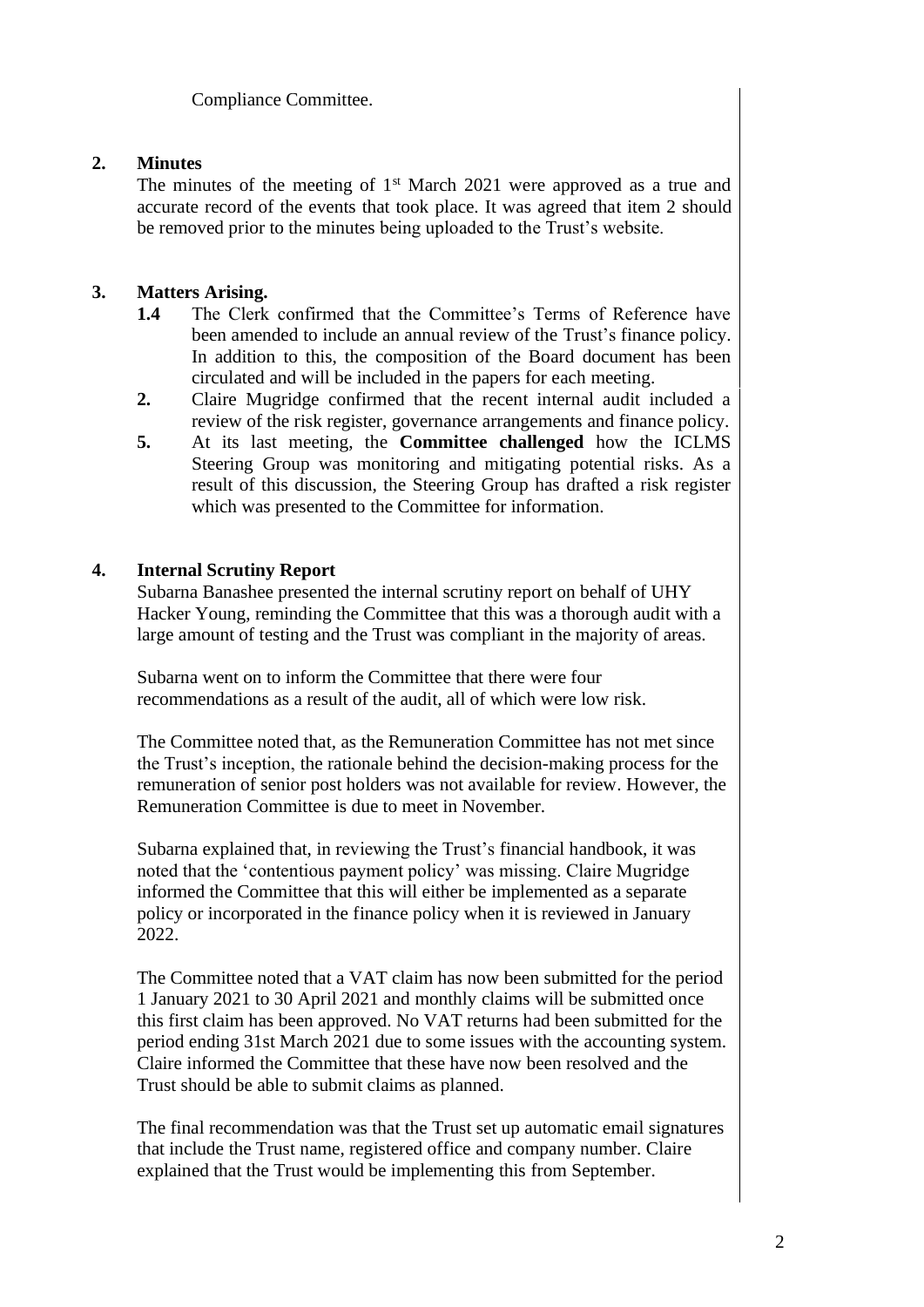Noting that the inclusion of company information is required by company law, the **Committee questioned** why this change was not being implemented until September. Claire confirmed that the Trust is eager to get this right and ensure consistency with all staff. Subarna confirmed that there is no risk in waiting until September.

The Committee thanked Subarna for his comprehensive report.

#### **5. Woodhouse Finance Accounts**

Shachi Blakemore presented the financial accounts, reminding the Committee that this is the last set of financial statements for Woodhouse College as a legal entity. Shachi explained that, even though Woodhouse is no longer a legal entity it must still submit accounts for the period when it was open. Therefore, these accounts are up until 31 December 2020. The Committee noted that, as all of the College's assets transferred to Frontier Learning Trust, this is reflected in the going concern statement.

The Committee was reminded that, in the year to 31 December 2020, the College achieved a deficit of £24,172 before actuarial losses of £248k. **In response to a question from the Committee**, Claire explained that this is the Local Government Pension Scheme liability, which is reviewed every 3 years and confirmed by Barnet. The Committee also noted that, since becoming an Academy, this liability is insured by the government.

The Committee approved the accounts subject to minor amendments and agreed that these should be recommended to the Board for approval.

Shachi informed the Committee that, as a result of academising, the next set of accounts will look very different to what the Board is used to.

#### **6. Confidential meeting with Auditors.**

All employees of the Trust withdrew from this item and no minutes were taken.

When the staff returned, the Committee questioned whether the Trust was prepared for its first audit as an Academy and whether the finance team has enough resources to manage this. Claire explained that she does not foresee any problems but acknowledged that there will be a lot to work through. Shachi confirmed that Buzzacott will support the Trust in preparing for the audit. Claire went on to explain that the finance team was looking for a temporary member of staff, but this is no longer the case.

#### **7. Audit Action Plan**

The Committee reviewed the audit action plan, noting that there is currently only one outstanding action, which is the formal review of My Concern. The Committee noted that this review will take place in the autumn term, when College life has returned to normal.

**In response to a question from governors**, Sugra Alibhai confirmed that she and Lubna Hussain will undertake the review and agree the key metrics

Decision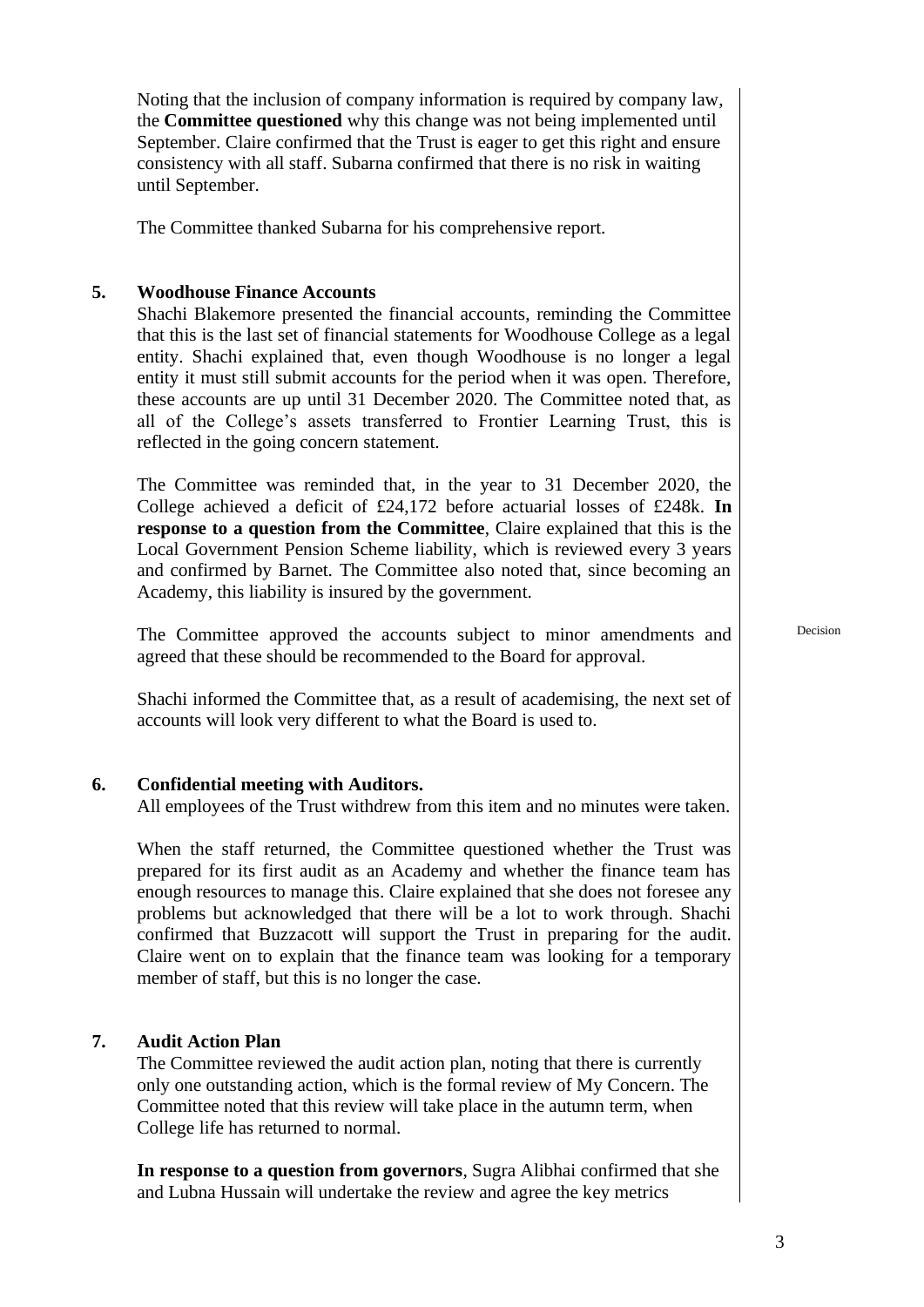|    | beforehand. Sugra explained that it is important that they also confirm that staff<br>are using My Concern in the correct way.                                                                                                                                                                                                                                                              |        |
|----|---------------------------------------------------------------------------------------------------------------------------------------------------------------------------------------------------------------------------------------------------------------------------------------------------------------------------------------------------------------------------------------------|--------|
|    | The Committee also noted that the recommendations from the internal scrutiny<br>report would be added to the audit action plan.                                                                                                                                                                                                                                                             | Action |
| 8. | <b>IT Status Report</b><br>Heidi Dixon had nothing further to add to her report, which outlined the<br>outtages that have took place over the last 12 months.                                                                                                                                                                                                                               |        |
|    | In response to a question from the Committee, Heidi confirmed that the<br>Trust has achieved Cyber Essentials Security, it was not able to achieve Cyber<br>Essentials Security Plus, due to the current infrastructure that is in place, but<br>this is due to be upgraded over the summer.                                                                                                |        |
|    | The Committee went on to discuss the security of staff accounts, noting that the<br>Trust requires that staff change their password on an annual basis. The<br><b>Committee requested</b> that the Senior Leadership Team discuss whether staff<br>passwords should be changed more regularly, along with cyber security<br>training and the Cyber Essential Plus certification.            | Action |
|    | It was agreed that, should the Trust wish for its cyber security to be tested, this<br>should be conducted by a specialist, rather than the internal auditors.                                                                                                                                                                                                                              |        |
|    | The Committee thanked Heidi for her report and agreed that the transparency<br>of this report is valuable.                                                                                                                                                                                                                                                                                  |        |
| 9. | <b>Risk Management Plan</b><br>Sugra Alibai informed the Committee that from next year, there will be a<br>Frontier Learning Trust risk management plan as well as a Woodhouse College<br>risk management plan. The Chair agreed to work with Sugra to develop these<br>for September.                                                                                                      |        |
|    | Sugra discussed each risk in turn but drew special attention to safeguarding,<br>explaining that this is something the Trust needs to improve and there are plans<br>to make the College site more secure and ensure that all students and staff wear<br>ID badges at all times. Claire Mugridge informed the Committee that a new<br>electronic signing in system is also being installed. |        |
|    | The Committee noted that a reduction in Ofsted grade is a potential risk, due to<br>the effects of lockdown on progress and achievements. Sugra explained that<br>these are key focuses of the strategic plan.                                                                                                                                                                              |        |
|    | Under staff morale, Sugra explained that she has met with every member of<br>staff to discuss their concerns and how the College can improve. The<br>Committee noted that a large amount of time has been invested in the June<br>INSET days with a view to making the staff feel more connected with each<br>other.                                                                        |        |
|    |                                                                                                                                                                                                                                                                                                                                                                                             |        |